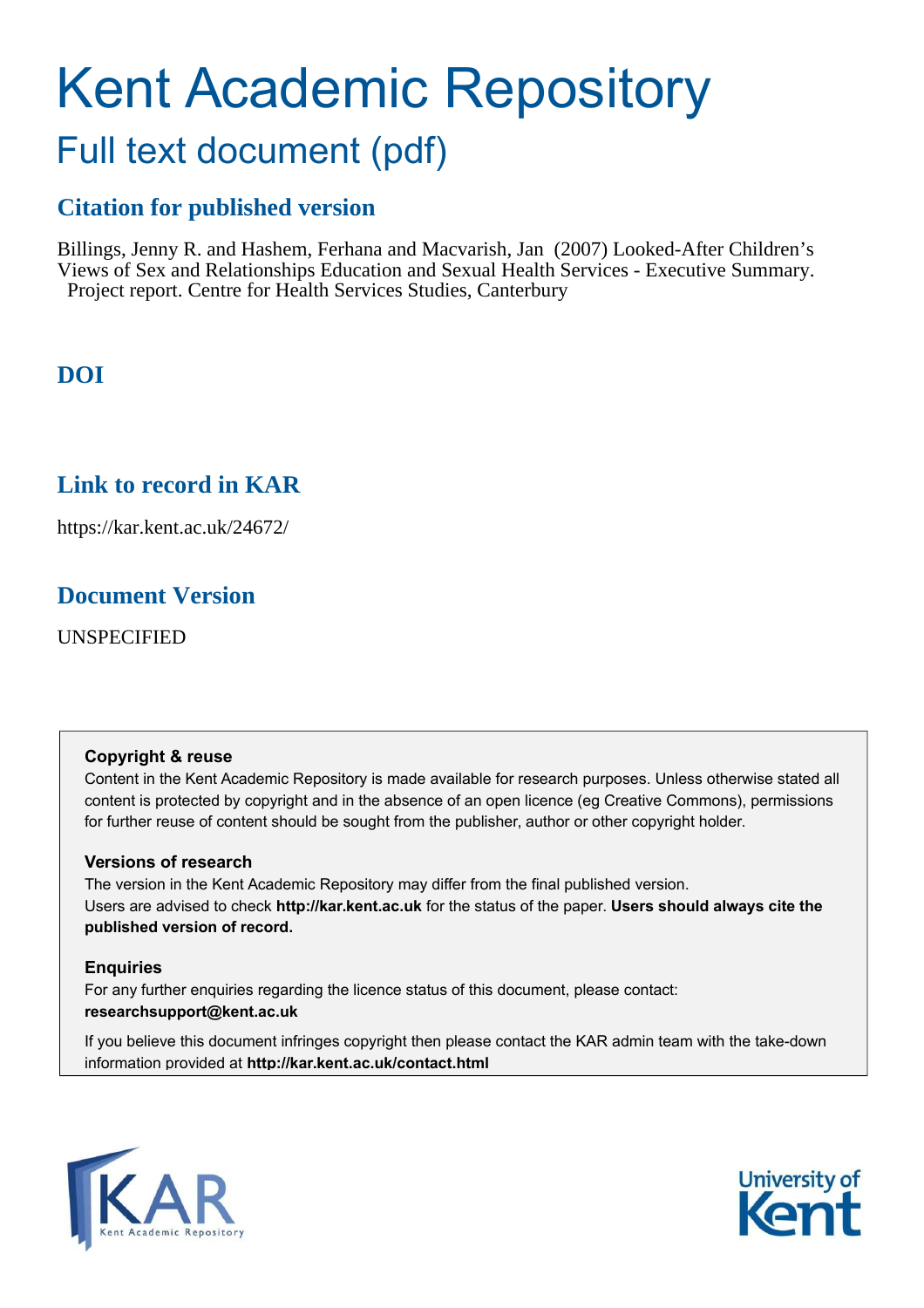

Centre for Health Services Studies

# Looked-After Children's Views of Sex and Relationships Education and Sexual Health Services

EXECUTIVE SUMMARY



**Jenny Billings, Ferhana Hashem Jan Macvarish** 

**Centre for Health Services Studies University of Kent** 

**August 2007** 

www.kent.ac.uk/chss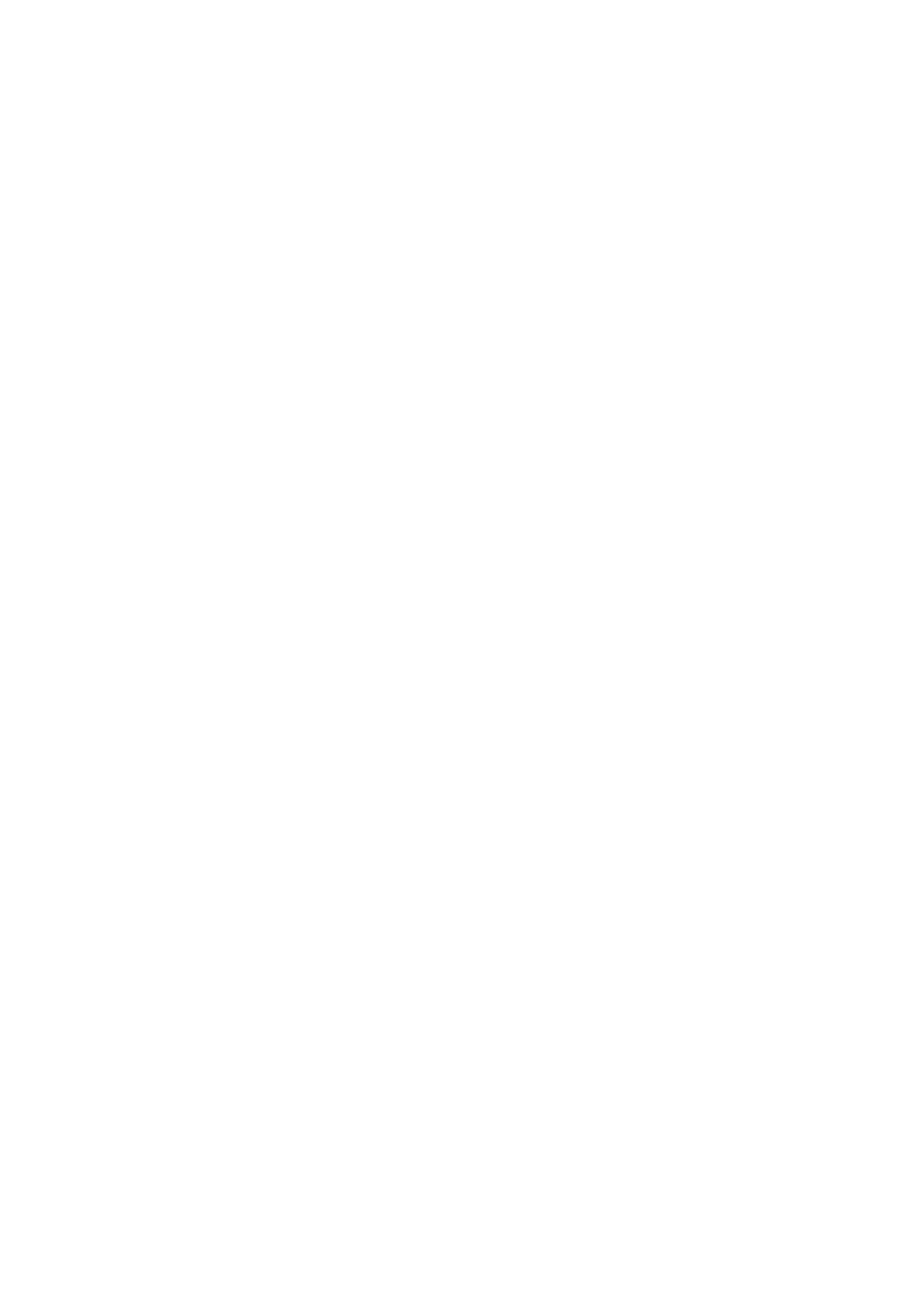**Looked-After Children's Views of Sex and Relationships Education and Sexual Health Services** 

### **EXECUTIVE SUMMARY**

**Date: August 2007**

**Commissioned and Funded by: Kent Teenage Pregnancy Partnership**

**Jenny Billings, Ferhana Hashem & Jan Macvarish**

**Centre for Health Services Studies University of Kent**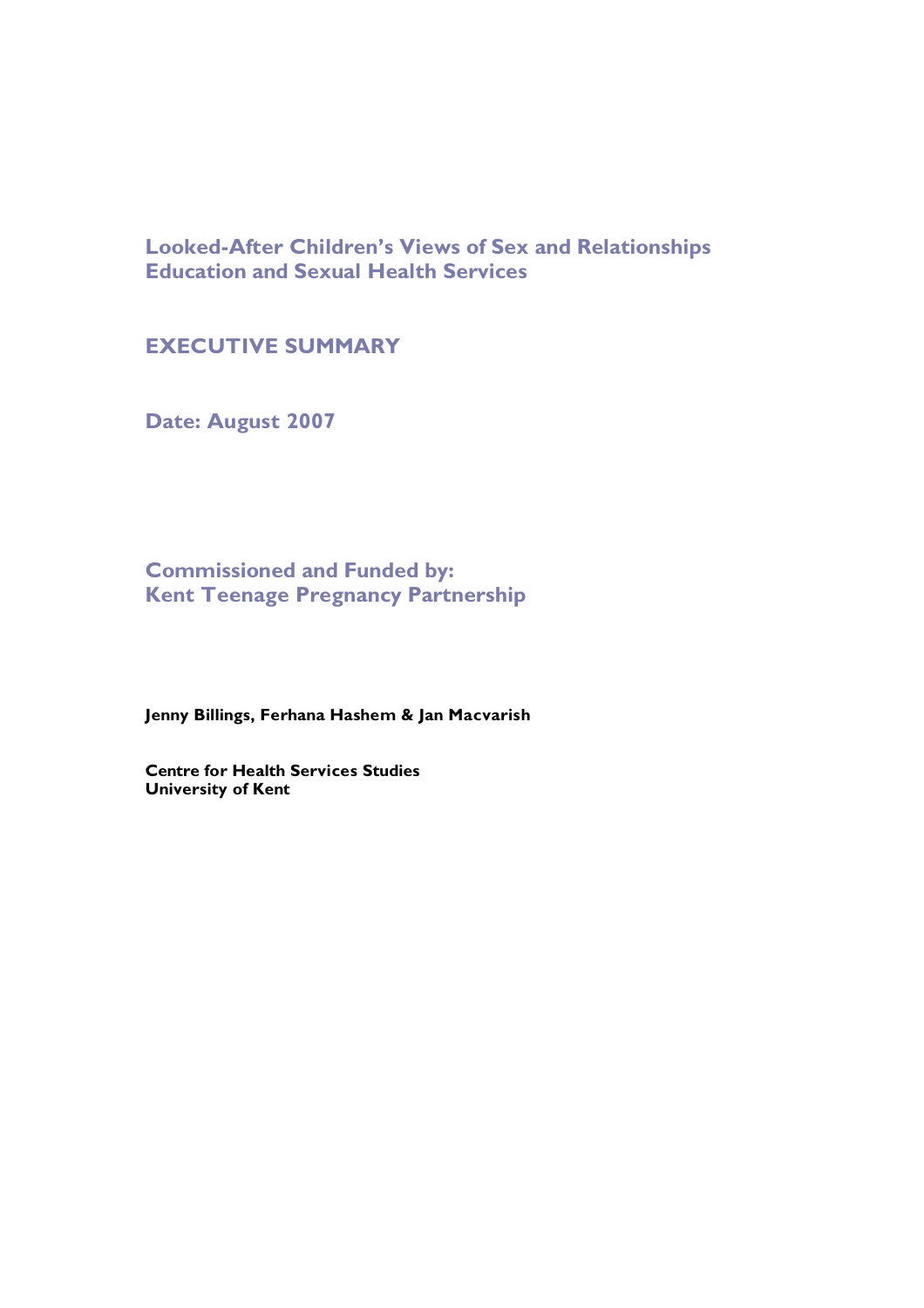#### **Centre for Health Services Studies (CHSS)**

The Centre for Health Services Studies (CHSS) is one of three research units in the University of Kent's School of Social Policy, Sociology and Social Research. It contributed to the school's Research Assessment Exercise 6\* rating. This put the school in the top three in the UK. CHSS is an applied research unit where research is informed by and ultimately influences practice. The centre has a long history of working with public health practitioners, both as members of staff and as honorary members of staff who are active as consultants to the centre and as practitioners in the field.

CHSS specialises in the following disciplines:

- Care of older people
- Ethnic minority health
- Public health and public policy
- Risk and health care

Researchers in the Centre attract funding of nearly  $£1$  million a year from a diverse range of funders including the Economic and Social Research Council. Medical Research Council, Department of Health, NHS Health Trusts and the European Commission.

#### **Funding and acknowledgements**

We would like to thank all the young people who took part in the project for giving their time and sharing their experiences with us. We would also like to thank the looked-after children professionals who were invaluable in helping us to recruit the respondents. Finally, we would like to thank the members of the project's steering group and the Kent Teenage Pregnancy Partnership for the funding.

Further copies can be obtained from:

Executive Officer Centre for Health Services Studies George Allen Wing University of Kent **Canterbury** Kent CT2 7NF Tel. 01227 824057 Fax. 01227 827868 chssenquiries@kent.ac.uk http://www.kent.ac.uk/chss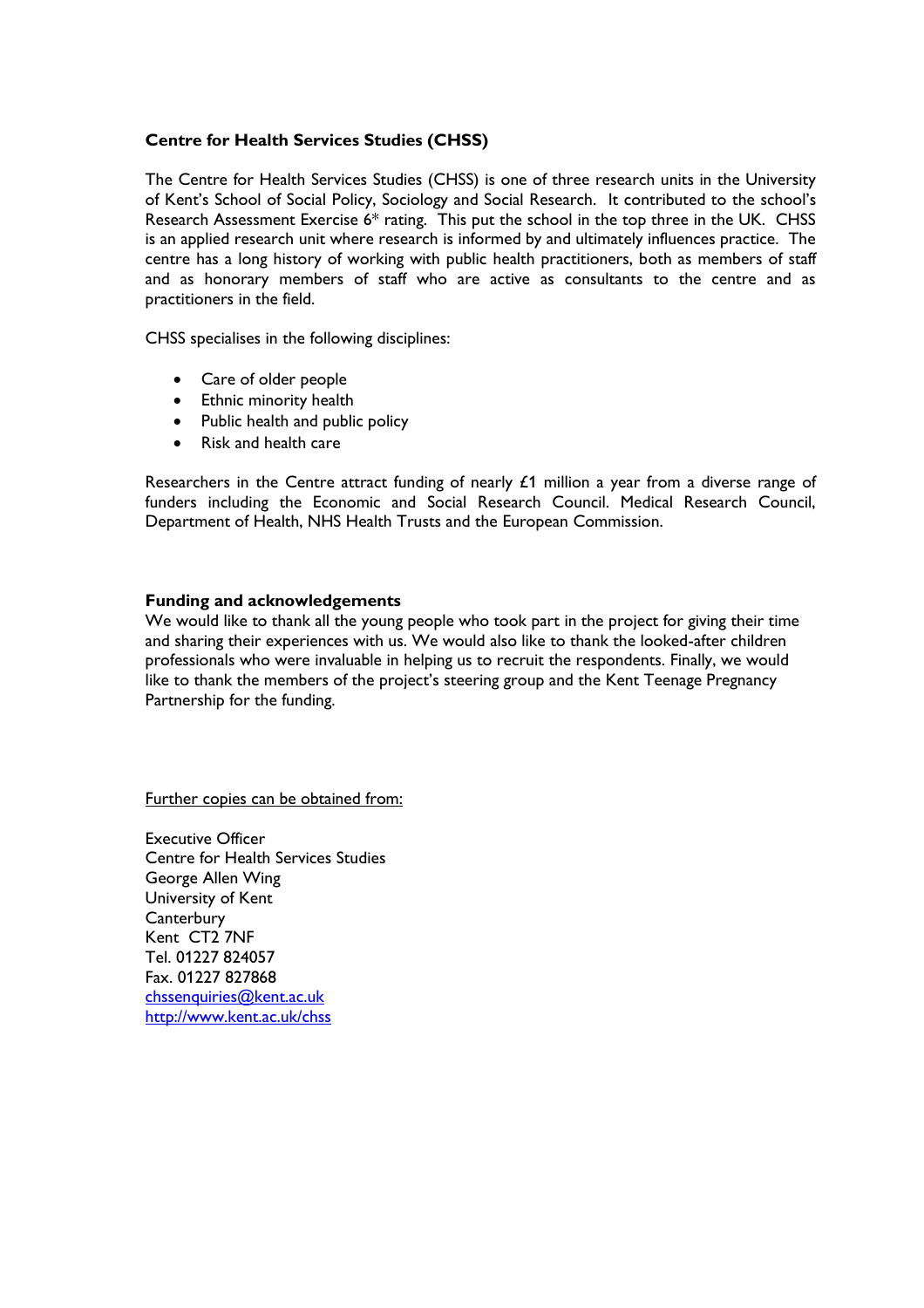# **EXECUTIVE SUMMARY**

# **Contents**

| 1 Introduction       |    |
|----------------------|----|
| 2 Aims               |    |
| 3 Methods and sample | 6  |
| 4 Key points         | 6  |
| 5 Recommendations    | 9  |
| <b>6 Conclusion</b>  | 10 |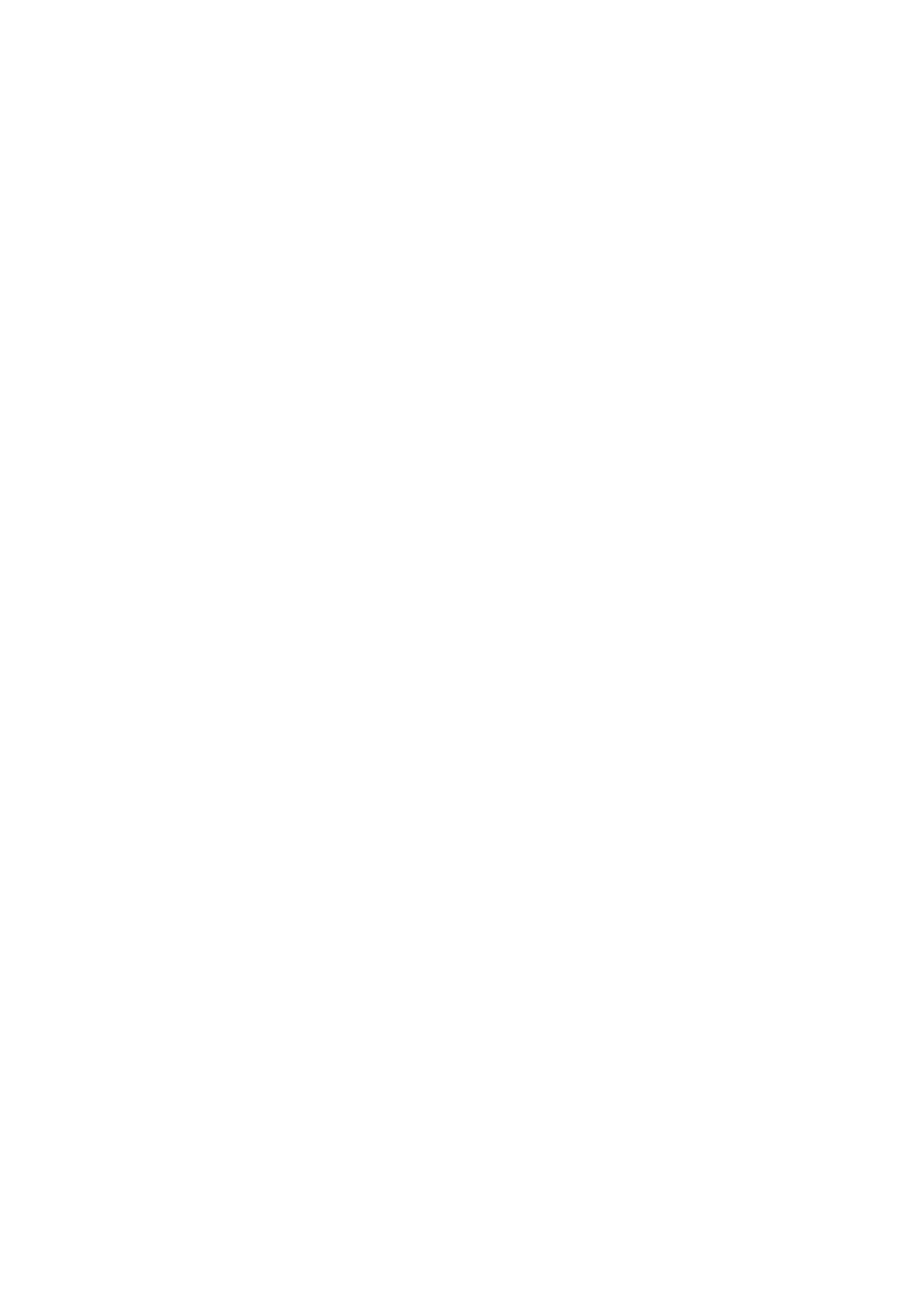# **Introduction**

This document reports on the findings from a project exploring teenage looked-after children's views of sex and relationships education and sexual health services. Commissioned and funded by the Kent Teenage Pregnancy Partnership, the project formed part of a larger programme of study on teenage pregnancy that took place across Kent between 2004 and 2007. The project was composed of three parts:

- Project One constituted the quantitative part of our research, which included a survey carried out with 4000 15 to 16 year old school pupils.
- Project Two (which this document reports upon) gauged the attitudes and experiences of looked-after children regarding sexual health education and relationships advice by conducting focus groups with 15 to 20 year olds.
- Project Three was a longitudinal qualitative study exploring the views of teenage parents during the antenatal and postnatal periods. It was concerned with finding out their experiences of family support services, as well as obtaining their views on sex and relationships education and sexual health services.

The rationale behind Project Two was to ensure the incorporation of the views of more 'vulnerable' teenagers, who were considered less likely to be included in the survey sample of school-children.

# **2 Aims**

The aims of the study with the looked-after young people were to  $-$ 

- Describe teenagers' awareness and understanding of sexual health services and to discover the up-take, strengths and weaknesses of any sexual health services used in the community.
- Describe how teenagers currently get information about sexual health and relationships and the value placed on these sources.
- Explore the nature, strengths and weaknesses of sexual health and relationships education received.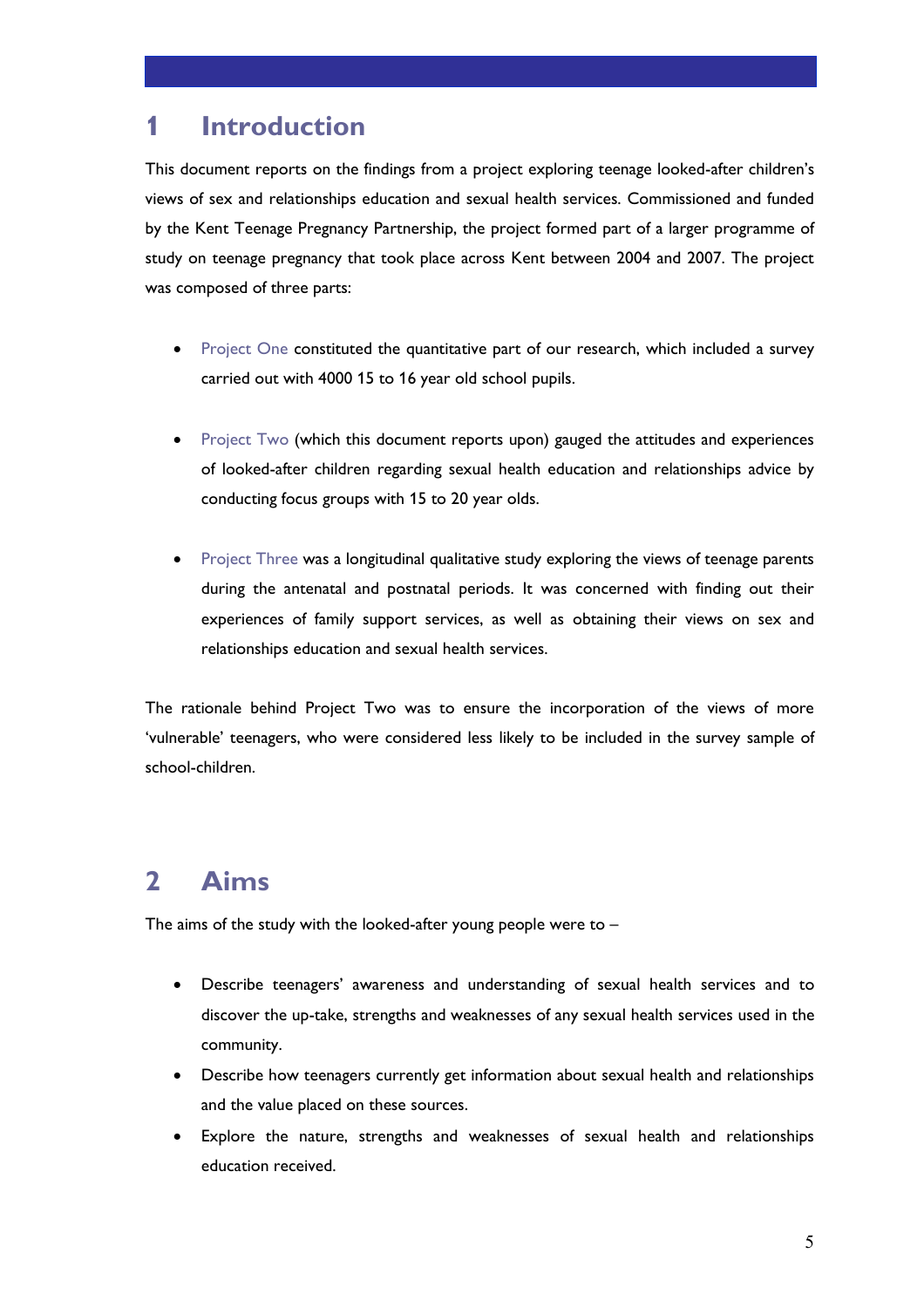- Describe the extent to which sex and relationships education and health services have prepared young people for sexual relationships.
- Identify ways services can be improved

### **3 Methods and sample**

The study was devised using a qualitative approach. The aim was to conduct eight focus groups evenly spread across Kent composed of between three to five young people aged 15 to 19 years. It was hoped that the size of the target sample would total approximately 40-50 young people, however, due to access problems, the actual size of the sample was smaller and in all totalled 20 participants. Recruitment with looked-after young people was very challenging. A major reason for this was structural change within and across social services departments, similar problems have been reported by other researchers. In turn, this highlights the difficulties of instability and lack of support faced by looked-after children themselves and emphasises the importance of research that seeks to provide further knowledge of their particular experience with a view to improving the way they are cared for by health and social care professionals. Despite these difficulties, the study has served to underpin previous knowledge in this area and revealed some specific concerns in relation to local service provision.

## **4 Key Points**

#### **Sex and Relationships Education**

- The sample revealed that disruptions, such as those experienced by our sample, increase the potential for disengagement with teaching staff and learning. In addition, isolation and a feeling of difference from other pupils can all lessen opportunities for SRE education and increase the potential for gaps in knowledge. Teenagers were critical of the education they had received and the methods by which they had received them.
- The handling of potentially embarrassing subjects in large mixed classes appears to have a negative impact on the learning experience. For looked-after young people who may have more tenuous relationships with school colleagues and who may already feel isolated and exposed as different, the potential for embarrassment is maximised.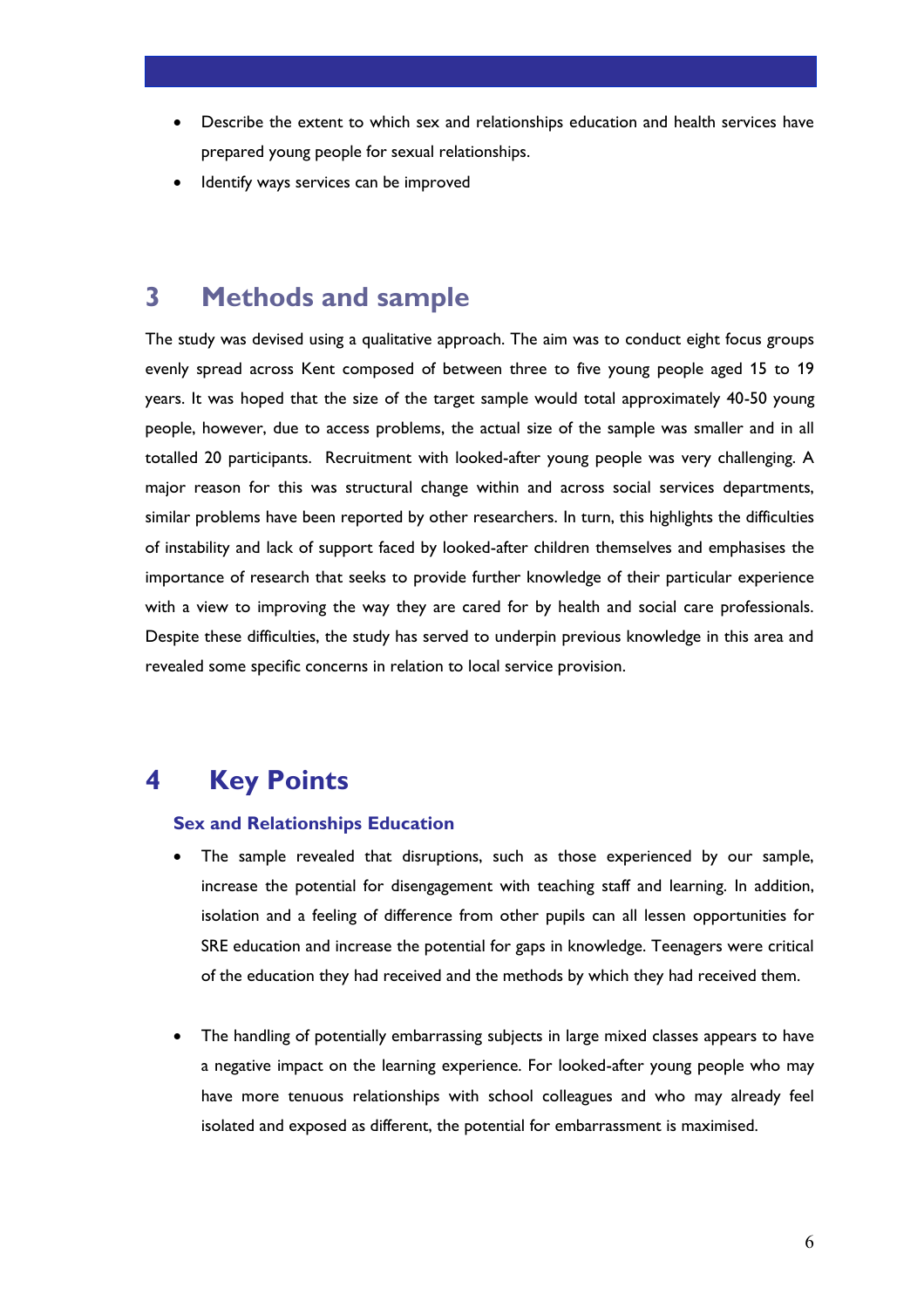- Opportunities for one-to-one consultations with sympathetic and knowledgeable adults were particularly highly valued by the looked-after sample, who were often disengaged from school and distrustful of regular teaching staff. In particular, looked-after children appeared to be more used to dealing with health and social care professionals and therefore related well to outside speakers, clinic staff and school nurses.
- Schools appear to have been unable to ascertain what level of sexual health information transient young people have had in the past and what new information they need to know. As a result, what is provided tends to be disparate levels of 'catch-all' sex education to an often wary and disengaged audience. These factors reduce the likelihood of school being a supportive environment in which looked-after children can receive SRE.

### **Seeking Advice about Sex and Relationships**

- While some of the respondents had received some helpful advice from General Practice and sexual health services, issues relating to embarrassment, styles of communication, gender, and expectations of judgement and disapproval clearly impacted upon the decisions of most of our respondents to use these services.
- Young people showed a preference for consulting female doctors and nurses, and male doctors were seen less favourably and perhaps less likely to be consulted about sexual health matters.
- The use of sexual health clinics highlighted both positive and negative experiences. Some young people talked about being treated unfairly and being judged, feeling their wishes and needs had been ignored. Others believed that they could seek advice on a variety of issues such as contraception, abortion and sexual health.
- Respondents held differing opinions on whether they found the staff approachable, but the anticipation and actual experience of negative attitudes had the potential to act as a deterrent.
- Other barriers to attendance at sexual health clinics were hours of opening. There was little consensus about the opening times and location of sexual health clinics, but being familiarised with such services through school or other sources of SRE was endorsed.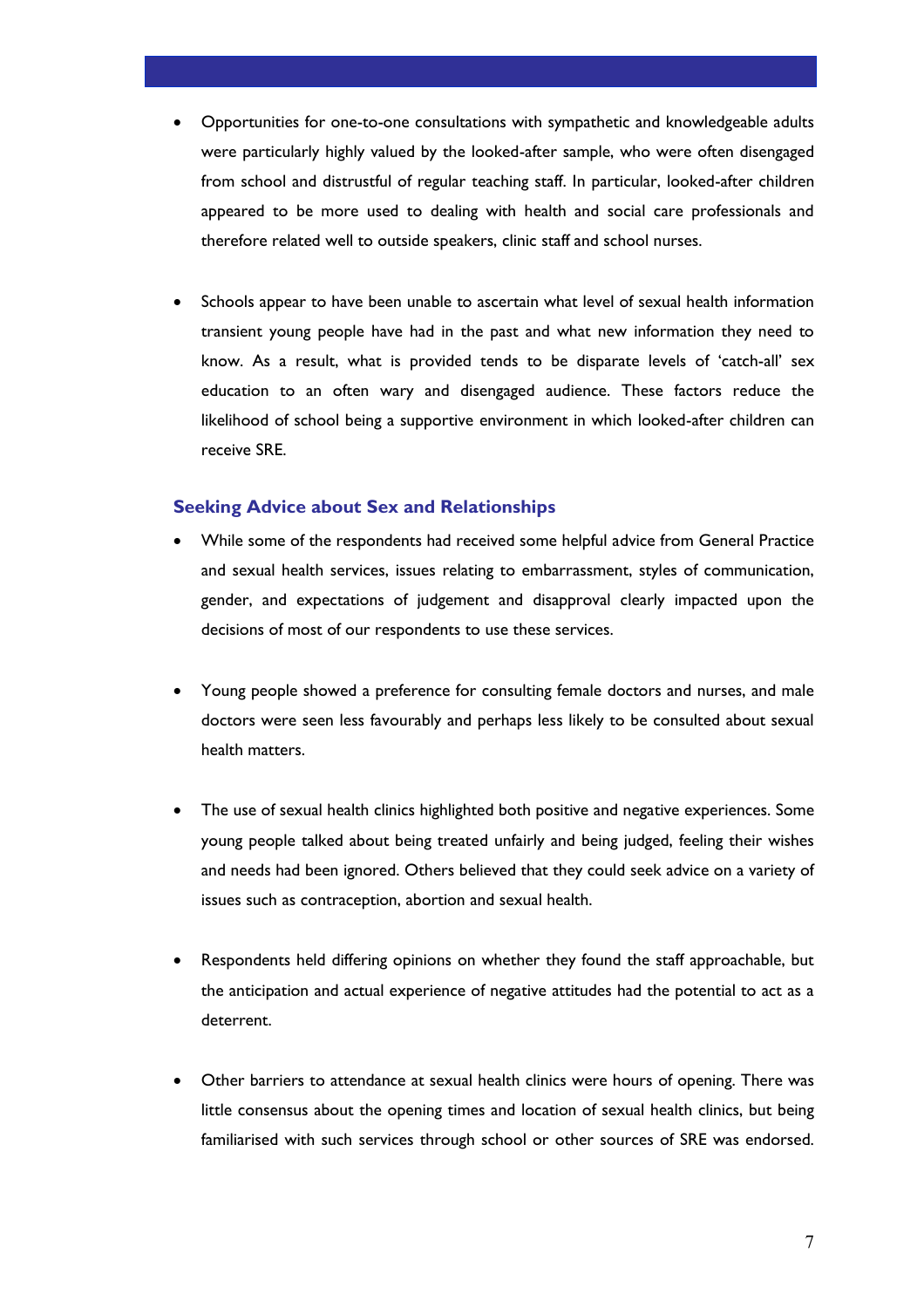Some preferred lunchtime access, others thought after-school sessions were more suitable.

- Foster parents were identified by many as a key source of support and advice, some were more wary of confiding in carers and others had experienced serial breakdowns of fostering relations.
- Sources of information reliant on telephone or internet access were overwhelmingly criticised by the sample as unworkable for teenagers who had few resources and little opportunity for the private viewing of websites or confidential use of landlines.
- The young people were relatively knowledgeable about condoms and hormonal contraceptives and where to access them. However, this knowledge varied greatly between individuals and may have been more concrete amongst those who were sexually active.

#### **Attitudes towards sex and relationships**

- The looked-after young people generally expressed a cautious approach towards sex and relationships. They emphasised the need for protecting oneself from pregnancy and sexually transmitted infections and for the necessary maturity to enter into sexual relationships.
- The teenagers thought that the best advice to give other young people about sexual health was to wear a condom; but their knowledge was not readily forthcoming and highlighted to some extent deficits in their understanding of the choices available.
- Many of the young people reported having had a turbulent childhood and upbringing where they had no stability in their home lives and were unable to form anything but transient relationships with agencies, and this is clearly connected to the difficulties with education and service use explored in this study.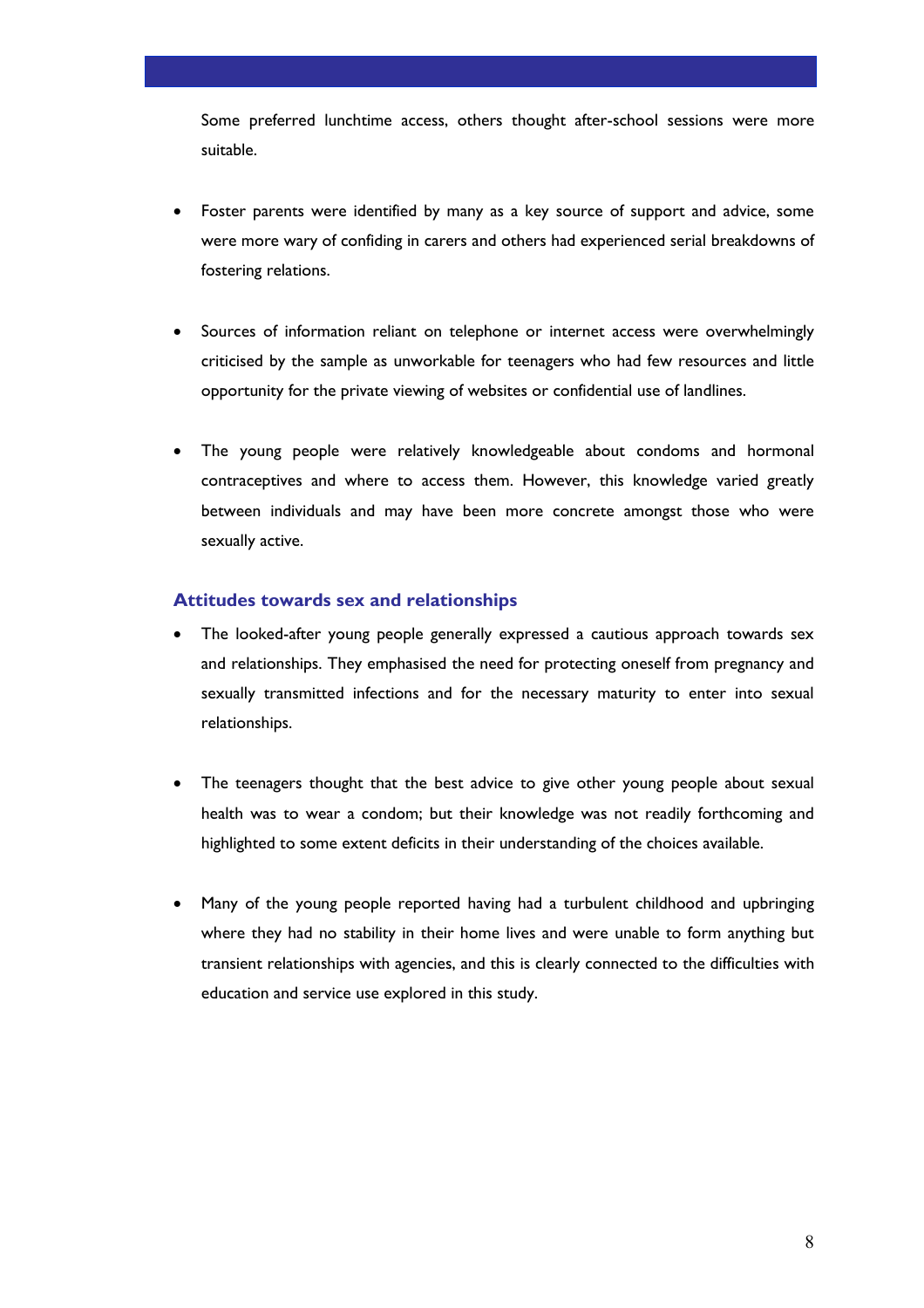# **5 Recommendations**

### **Sex and relationships education**

Given the disruptions to looked-after young people's schooling caused by their familial backgrounds and moving from one home or placement to another, alternative, more needbased provision for sex education should be ensured. However, this education would be best placed within the holistic framework of educational delivery developed in Kent, perhaps avoiding direct targeting that may induce a sense of 'difference' deemed unacceptable by our sample. There are a number of features identified from this study that correspond to those elicited from the survey and the teenage parent reports and are worth repeating here:

- SRE lessons need to be well-planned, engaging, visual, regular, repeated (recognising the fragmented nature of school attendance) and relevant.
- Smaller classes or group work would provide a better context for learning.
- Attempts to capture interest by using arresting images, practical activities and teaching aids seem to be effective in facilitating recall.
- Specialist training in the particular issues and circumstances faced by looked-after children would be advisable for those who provide sex and relationships information.

### **Access to sexual health information and services**

There are obvious difficulties in providing a consistent service and trying to foster long-term relationships with looked-after teenagers that could improve service uptake. However, it essential that alternative sources of information and support are made more widely available to looked-after children. Some suggestions for improvements are outlined below:

- Attempts should be made to ensure that looked-after teenagers have the opportunity to be engaged in local initiatives such as the C cards, which would overcome barriers to access to condoms such as requiring appointments, screening or unwanted advice.
- Within the school setting, condoms should be widely available and freely distributed. There were divergent preferences for more confidential, out-of-school services and for in-school services via school nurses.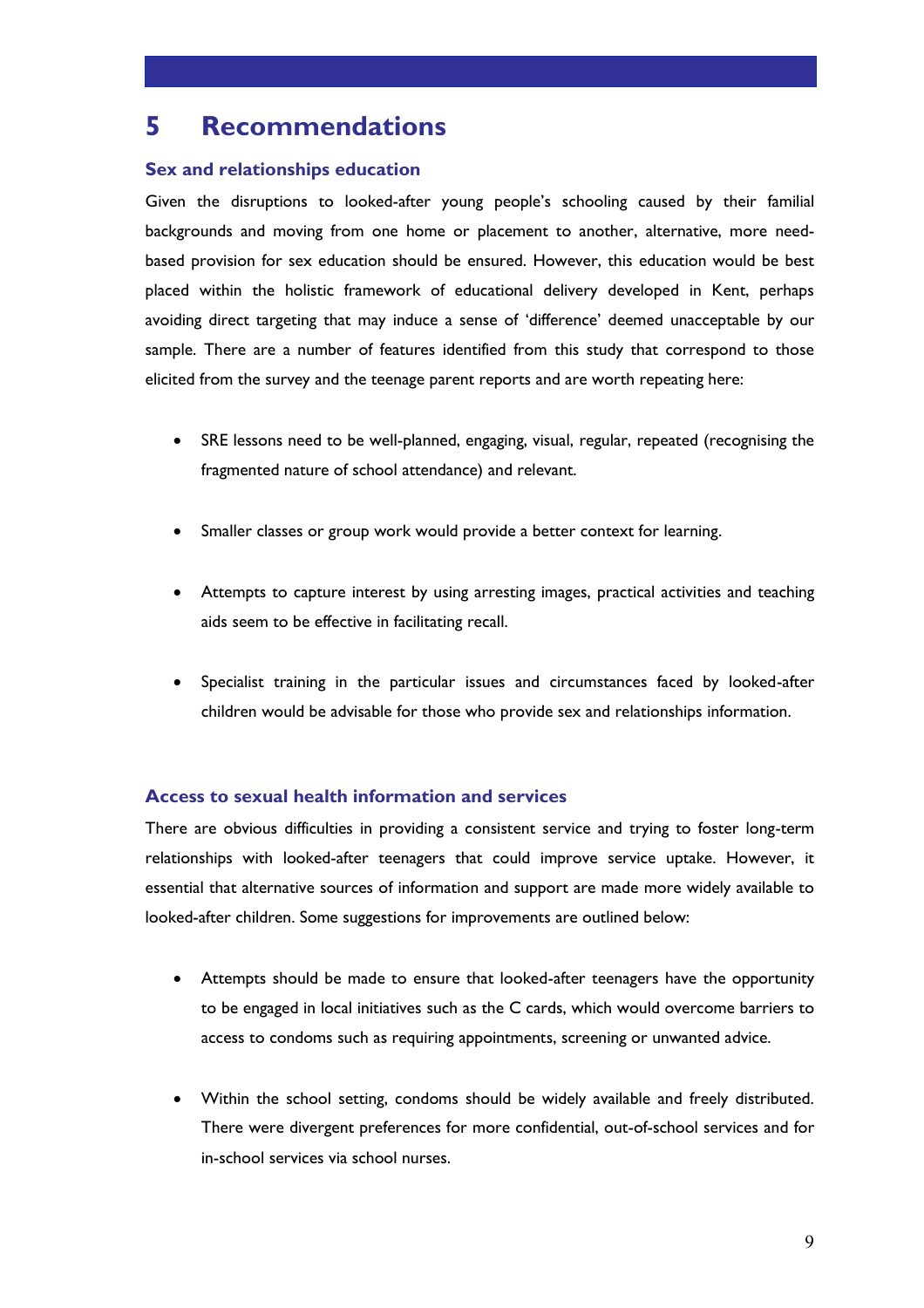- Those delivering the service to looked-after teenagers should make every effort to adopt a non-judgemental attitude and be empathetic towards the emotional needs of this population group.
- Establishing long-term relationships with health professionals would also be helpful given the transience described by young people as characterising their relationships with social workers and other professionals.
- With respect to opening times for services, suggestions for improvement included opening clinics during school lunch-hours and for a few hours after school in the afternoon, as well as bringing contraceptive services into the school on a regular basis and familiarising pupils with clinics in their locality.
- 'Great Expectations' Training in sexual health should continue for foster parents the Kent.

# **6 Conclusion**

This small qualitative study has acted as an adjunct to the main survey data with the intention of including the views of more hard to reach young people, and has elicited some useful insights into both the particular views and experiences of looked-after teenagers and those they share with other young people.

Overall, the deficits in sex and relationships education that appeared to predominate, seemed to have been created from two different pathways; firstly brought on by disruptions, difficulties in engagement and criticisms regarding delivery from the perspective of the respondents; and secondly by the schools' inability to identify the specific knowledge requirements of this mobile, wary and isolated population group. Even the knowledge that the respondents received was not regarded as of value, emphasising more the need for greater 'goodness of fit' between requirements and information giving. Mistrustfulness emanating from the significant emotional upheavals experienced by the teenagers as they live their lives spills over to how relationships are formed for all authority figures, including those professionals they need to engage with for sexual health education and services. This creates further vulnerabilities as the young people start to engage in relationships of their own.